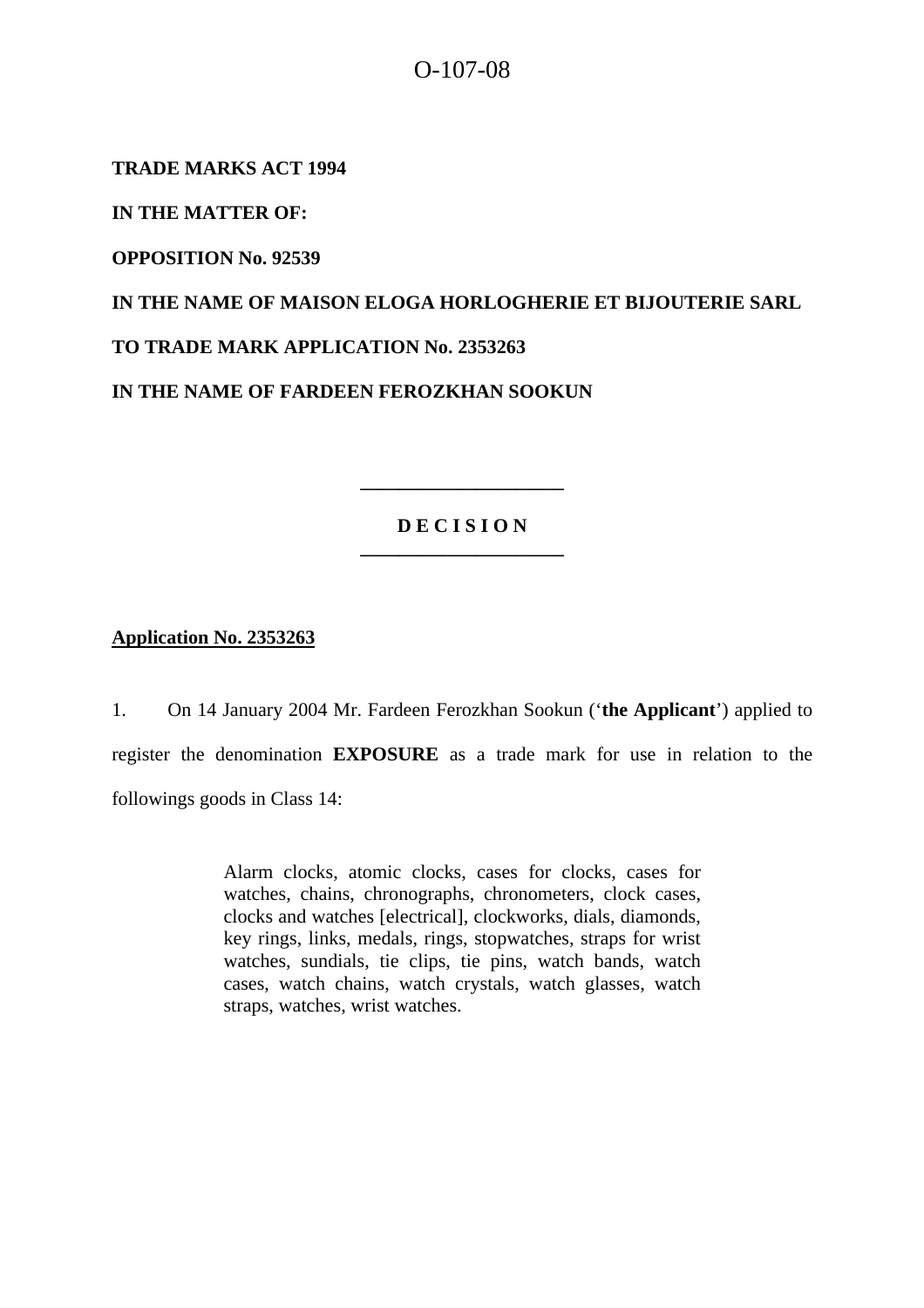#### **Opposition No. 92539**

2. The application for registration was opposed by Maison Eloga Horlogherie et Bijouterie SARL ('**the Opponent**'). In its Grounds of Opposition filed on 4 June 2004 the Opponent raised objections to registration under Sections 3(6), 5(1) and 56 of the Trade Marks Act 1994.

3. The objection under Section 3(6) was put forward on the following basis:

The opponent launched a range of jewellery watches under the name EXPOSURE in January 2001: first use of the EXPOSURE name was in the UAE, and there has been regular and consistent use of the EXPOSURE name since then in the UAE, Lebanon, Bahrain, Saudi Arabia, Jordan, Kuwait, Oman and Qatar. In its evidence, the opponent will substantiate that use.

In Europe, launch of the opponent's EXPOSURE trade mark was in 2003, when the name was used to sponsor the Cannes Festival in May 2003. In its evidence, the opponent will substantiate this, and give details of the celebrity figures associated with the EXPOSURE brand.

The opponent's EXPOSURE goods have been advertised in magazines circulating in the U.K., including "Al-Hadeel magazine" which has an office and distribution in the U.K.; and on 1 December 2003 the opponent subscribed to advertise in "British Airways Impressions Magazine".

The opponent owns registration for its EXPOSURE trade mark which predate the date of application for the opposed mark, including International Registration 774922, and a list of those registrations will be provided with the opponent's evidence.

It is submitted that the application is made in bad faith in that the applicant will have known of the opponent's prestigious EXPOSURE jewellery watches, and has filed a U.K. application for an identical trade mark, in respect of identical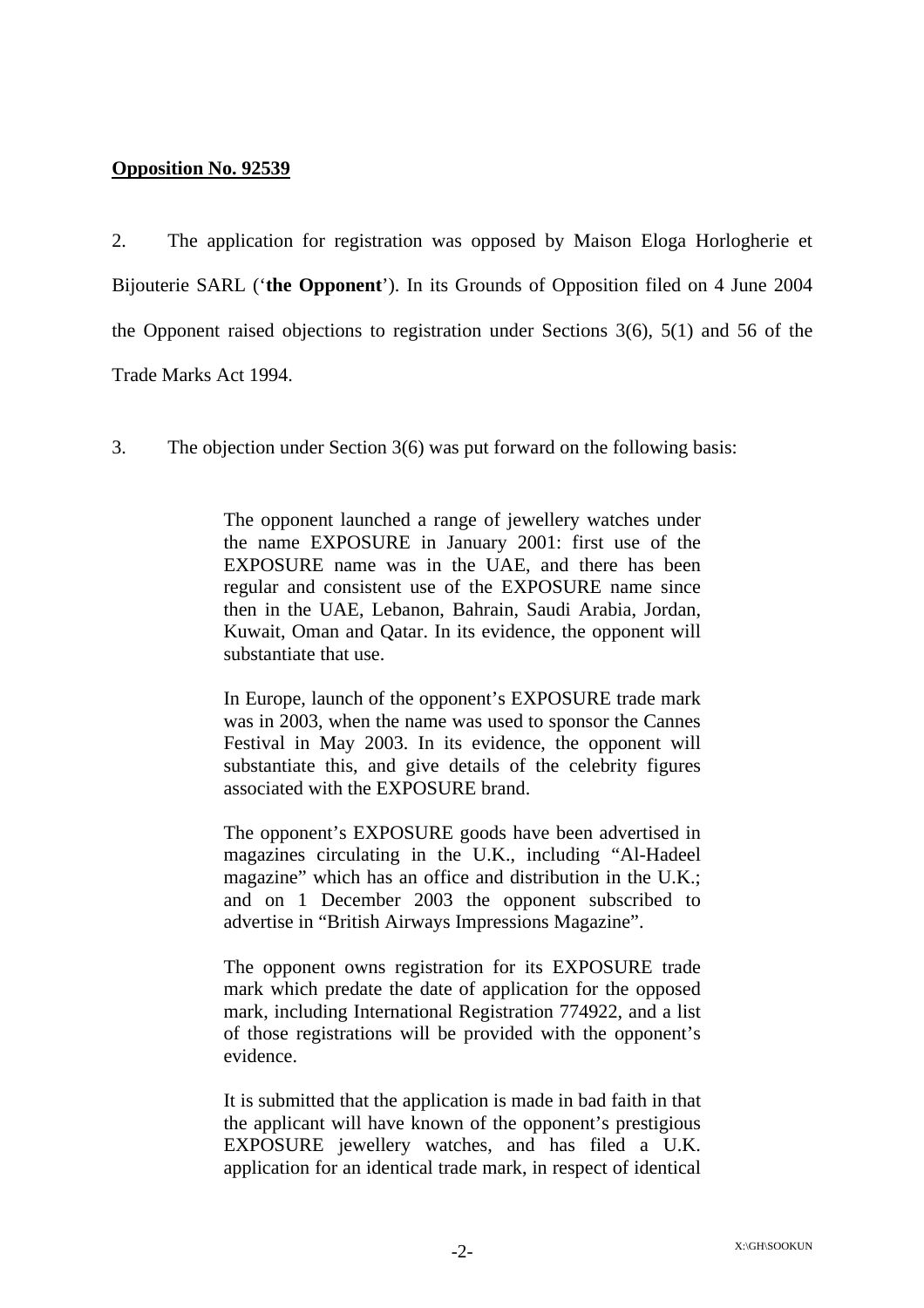goods. It is submitted that the applicant has no bona fide business in the U.K. in respect of those goods, and it is noted that no. 2353263 is the only U.K. trade mark in the name of the applicant. The opponent will substantiate all of these points in its evidence.

4. The objection under Section 5(1) was put forward on the basis that the Opponent was the proprietor of an identical *'earlier trade mark'* entitled to protection in accordance with the provisions of Section  $6(1)(c)$  of the Act for the following goods identical to those covered by the opposed application for registration:

> precious metals and their alloys and products made from these materials, or coated with such materials; jewels and jewellery; precious stones; horological and chronometric instruments and their parts and fittings.

5. Section 6(1) of the Act defines the expression *'earlier trade mark'* so as to include:

> (c) a trade mark which, at the date of application for registration of the trade mark in question or (where appropriate) of the priority, claimed in respect of the application, was entitled to protection under the Paris Convention or the WTO agreement as a well known trade mark.

Section 56 of the Act further provides as follows:

(1) References in this Act to a trade mark which is entitled to protection under the Paris Convention or the WTO agreement as a well known trade mark are to a mark which is well-known in the United Kingdom as being the mark of a person who -

(a) is a national of a Convention country, or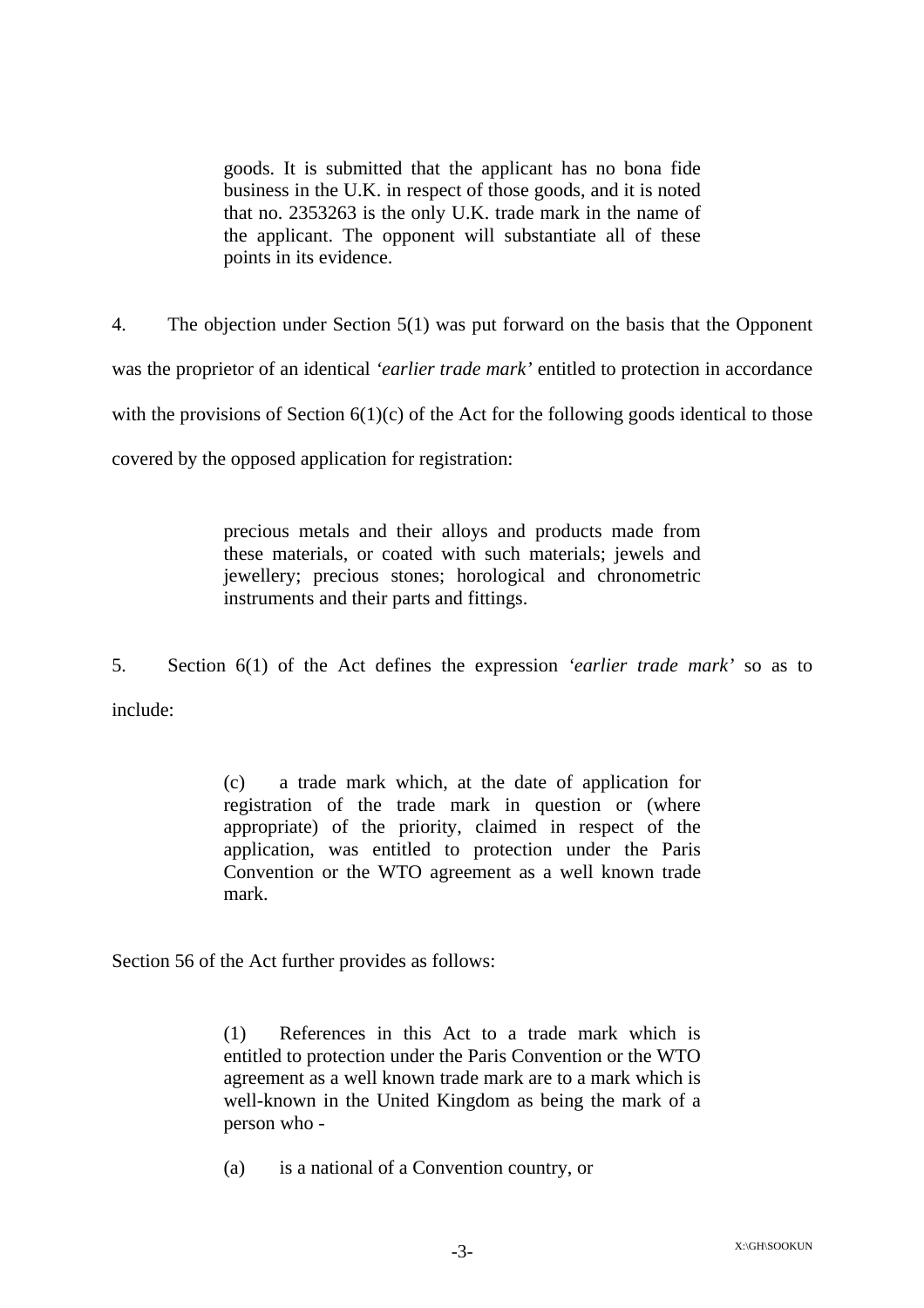(b) is domiciled in, or has a real and effective industrial or commercial establishment in, a Convention country,

whether or not that person carries on business, or has any goodwill, in the United Kingdom.

References to the proprietor of such a mark shall be construed accordingly.

(2) The proprietor of a trade mark which is entitled to protection under the Paris Convention or the WTO agreement as a well known trade mark is entitled to restrain by injunction the use in the United Kingdom of a trade mark which, or the essential part of which, is identical or similar to his mark, in relation to identical or similar goods or services, where the use is likely to cause confusion.

This right is subject to section 48 (effect of acquiescence by proprietor of earlier trade mark).

 $(3)$  ...

In support of its objection under these provisions the Opponent further stated:

We refer to the information given with regard to the ground of opposition under Section 3(6). That information is also relevant to the claim under Section 56. The opponent is a national of Switzerland, which is a Convention country, and is entitled to protection under the Paris Convention of its well known trade mark EXPOSURE in that the mark applied for is identical to its mark, and applied for in relation to identical goods, and use of the mark applied for is likely to cause confusion.

That statement was made at the end of the Form TM7, in the part headed *'Other grounds for opposition'*. Within that part of the Form it is possible for an opponent to identify *'Section 56. Protection of well-known trade marks*' as a basis of opposition. However, Section 56 does not appear to me to provide any basis for opposition independently of the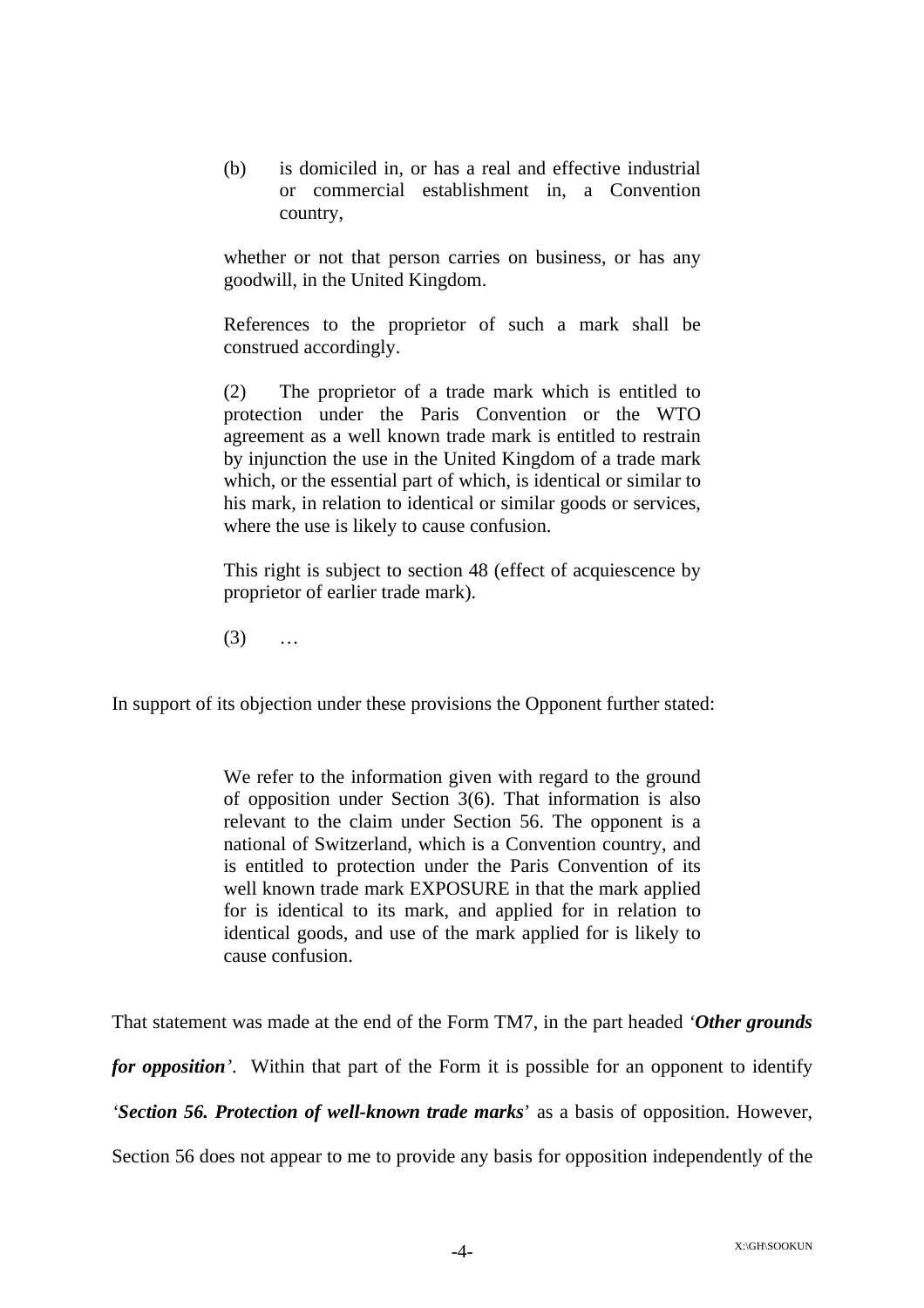provisions of Sections 5(1) to 5(4) of the Act: see FIANNA FAIL and FINE GAEL Trade Marks (BL O-043-08, 15 February 2008, at paragraphs 26 to 29). By allowing it to be identified as an independent basis of opposition in the Form TM7, the Registry seems to have opened the door to an objection invoking the existence of a likelihood of confusion in connection with the use of an *'identical or similar'* mark for *'identical or similar'*  goods or services without reference to Sections 5(1) to 5(4) of the Act.

6. In a Defence and Counter Statement filed on 9 November 2004 the Applicant joined issue with the Opponent on its Grounds of Opposition. He stated as follows:

> The name EXPOSURE was chosen by me when I decided that my watches "would need good exposure". So when I typed the name EXPOSURE in the trade mark database and done a search, I found out that the name was not registered. My wife gave the go ahead. To be on the safe side of things I took the advice of the trade mark office and had a "search and advisory service" which gave me the all clear. I then applied to get the mark registered.

> My opponent claims all this was done in bad faith because I knew about the mark EXPOSURE already which is not the case.

> My opponent says I should have known about it because they had sponsored The Cannes Film Festival in 2003. First of all when you watch TV you are not told who sponsors the events but you only get to see clips of the stars. Secondly, I have spoken to The Cannes Film Festival in Paris and they say that they have never been sponsored by the opposition and have never heard of the EXPOSURE name. This means two things. First, the people in Paris have never heard of EXPOSURE which proves that the name is not well known and secondly, someone one is not telling the truth.

> My opponent says that they advertised in a few magazines in the UK and only have mentioned one which is "Al-Hadeel magazine". I have never heard of such a magazine in my life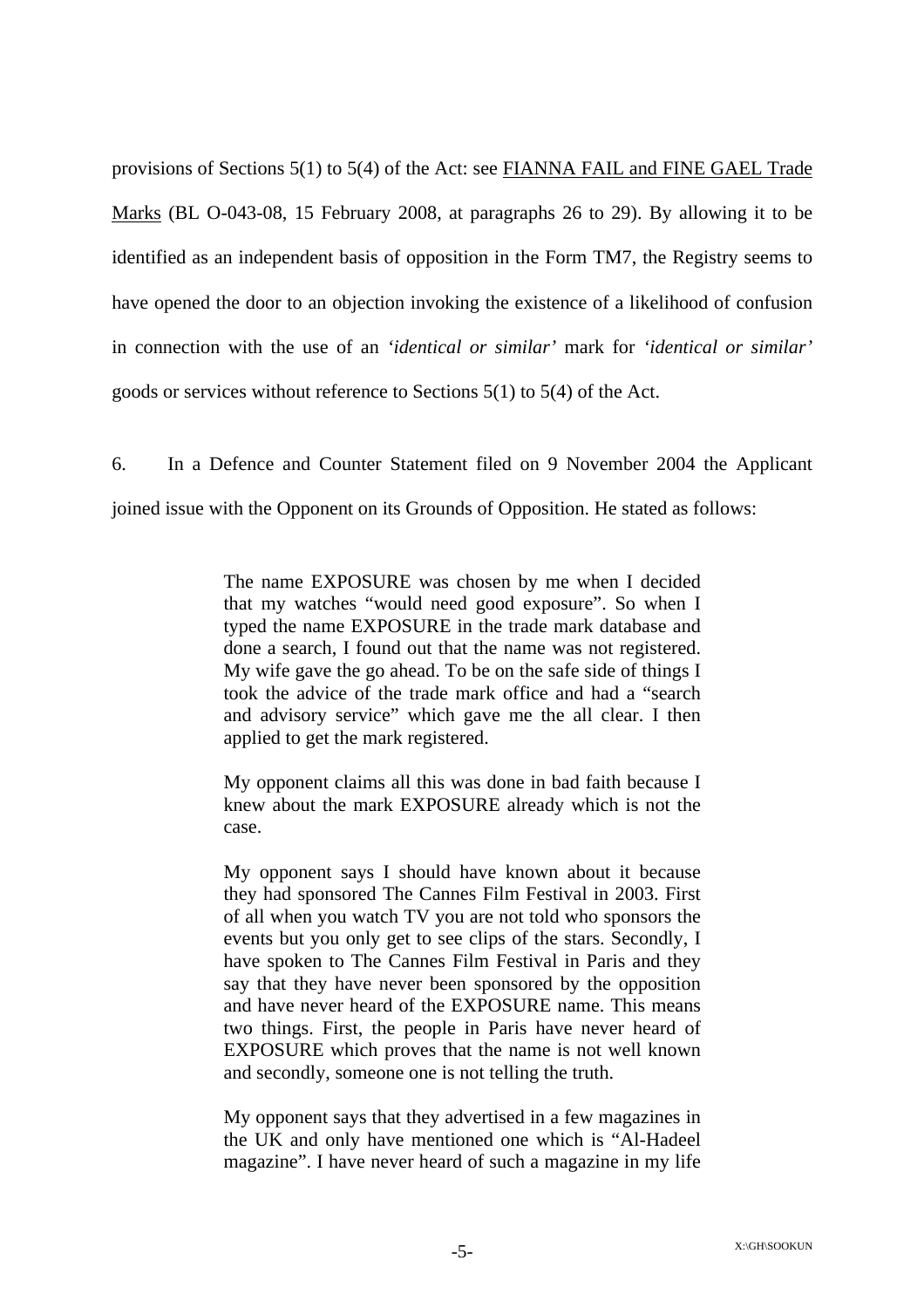and even if I wanted to get one I would not know where to go to buy it. This magazine I presume is aimed at the Arabs in the UK and I have no connections to these people. I am from Mauritius and the only common thing I have with the Arabs is my religion.

I started selling watches in Wembley market a few years ago but most of the watches were of bad quality. I wanted to import watches from Hong Kong but most manufacturers had a minimum order of 300 pieces and with that you could have your own name and logo. I thought if I was going to import then it would be best to have my own name and that's why I decided to register the name EXPOSURE.

The name was registered in good faith.

7. Both sides filed evidence maintaining their position against the position adopted by the other. In paragraph 28 of his witness statement dated 19 April 2005 the Opponents

Managing Director, Mr. Atef Salah Nsouli, stated:

I believe that, owing to the publicity invested in my company's EXPOSURE branded watches, taking into account the exclusive range of my company's EXPOSURE watches, and bearing in mind the reputation of Swiss watches - from which inspiration for watch design is drawn by designers all over the world - the applicant was aware that EXPOSURE was my company's jewellery watch brand at the time of filing of application no. 2353263, and did not file the application in good faith.

That was as far as the Opponent's evidence went in relation to the allegation of bad faith under Section 3(6). For his part, the Applicant deposed as follows in his witness statement in answer dated 1 September 2005:

> 9. In late November and early December 2003 my family and friends helped me to choose a name that would be suitable for a watch but most of the names we came up with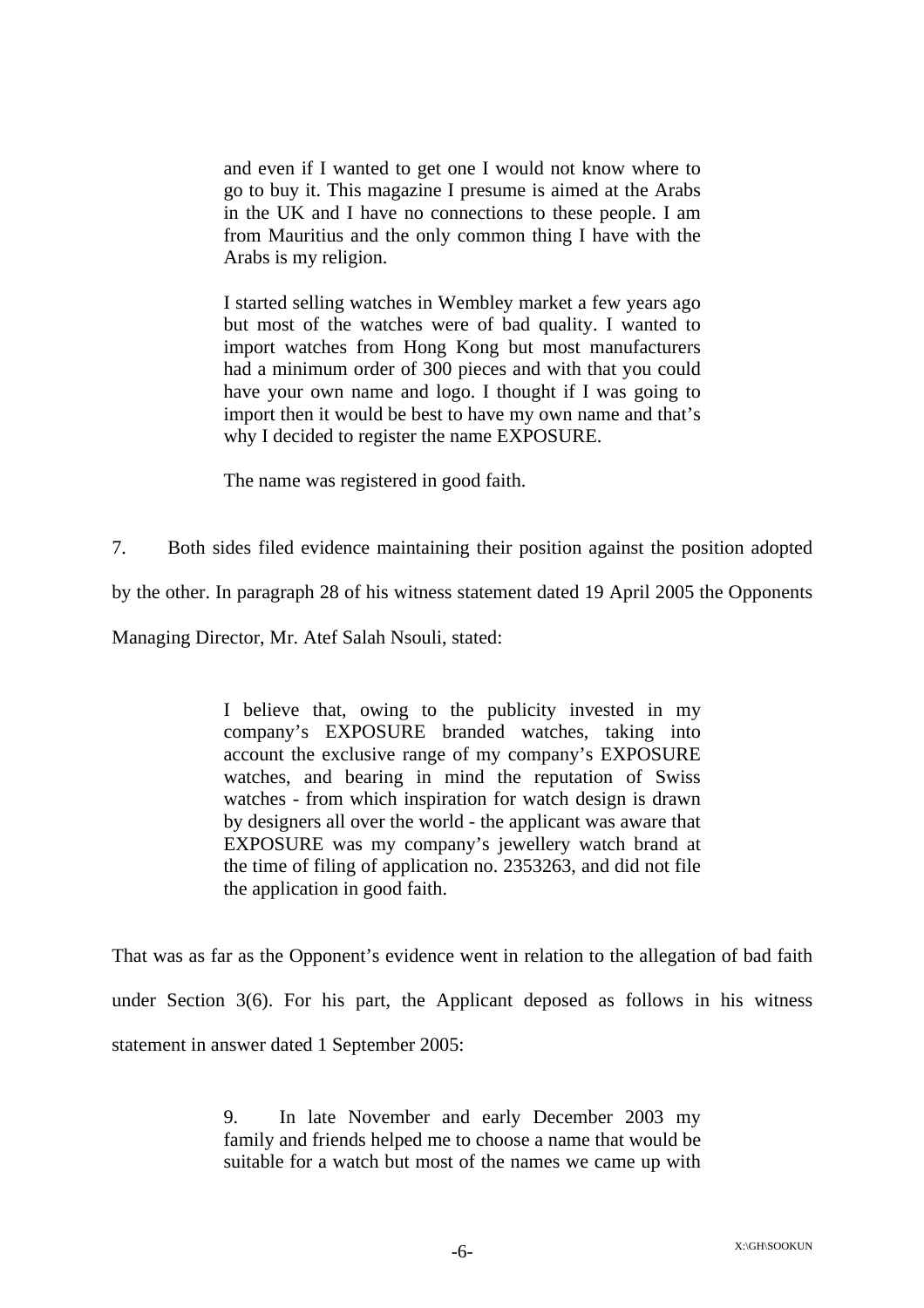just did not sound right or were already registered. Eventually we settled on the name EXPOSURE and agreed that was best as exposure is to do with timing.

10. On the 9th December 2003 I emailed the patent office and paid for a SEARCH & ADVICE SERVICE.

11. An examination report carried out by the patent office approved my mark for registration and I applied.

…

18. At time of filing application No. 2353263, I was unaware of the opposition's existence and the application was made in good faith.

8. The Opponent did not apply to cross-examine the Applicant on his witness statement and the parties were content to have the opposition determined without recourse to a hearing, on the basis of the papers on file.

The Hearing Officer's Decision

9. The opposition was rejected in its entirety for the reasons given by Mr. George Salthouse on behalf of the Registrar of Trade Marks in a written decision issued under reference BL O-305-06 on 24 October 2006. The Opponent was ordered to pay the Applicant £1,800 as a contribution towards his costs of the proceedings in the Registry.

10. In relation to the objection under Section 3(6), the Hearing Officer held that the Opponent's accusations of bad faith could not be supported on the basis of the evidence before him. Having carefully considered the evidence relating to the Opponent's claim for protection of the denomination **EXPOSURE** as a well known trade mark, he found that it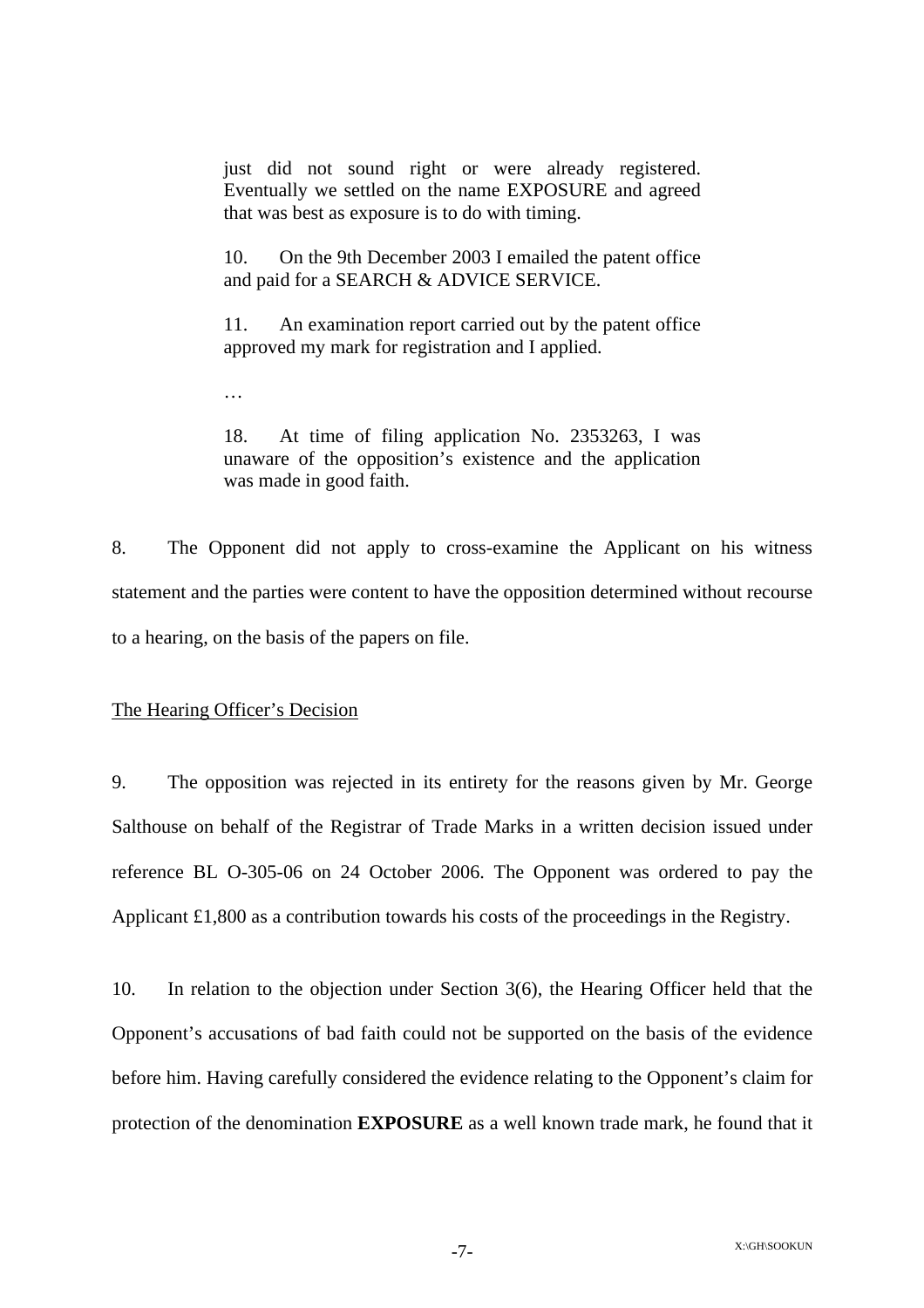did not establish that the trade mark had become well known in the United Kingdom. In that connection he observed:

> … the opponent could not find a single reference to its products in any British newspaper or magazine. Instead it relies upon sales of French and Middle Eastern newspapers and magazines in the UK for its reputation. However, no circulation figures for these publications are provided and I take judicial note of the fact that the vast majority of Britons are mono-lingual and thus would not read such publications.

He stated his conclusion with regard to the relative grounds of objection to registration in the following terms:

> The opponent has not shown that its mark is well-known and so cannot seek protection under Section 56 of the Act. The grounds of opposition under Section 5(1) and 56 fail to get off the ground.

This necessarily excluded the possibility of there being any objection to registration on relative grounds under Section 5(1) to 5(3) in combination with Section 6(1)(c) of the Act or under Section 5(4) in combination with Section 56 of the Act.

## **The Appeal**

11. The Opponent gave notice of appeal to an Appointed Person under Section 76 of the Act contending, in substance, that its evidence showed the grounds of objection were sufficiently well-founded to justify refusal of the opposed application for registration. The Grounds of Appeal glossed over the different bases of protection afforded by Sections 5(1) to 5(4), 5(1)(c) and 56 of the Act: see paragraph 5 above. It was simply alleged that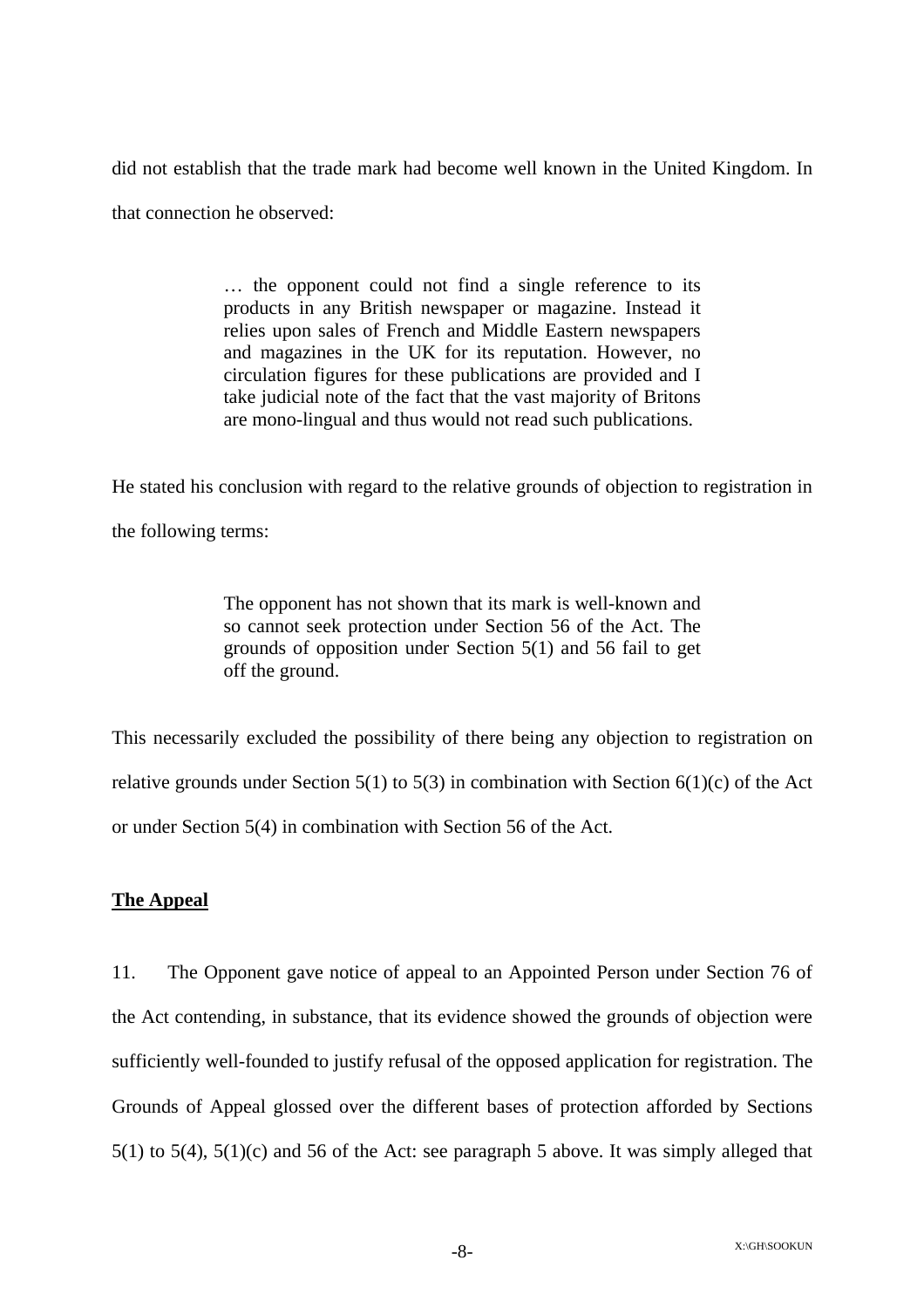the Opponent *'owned an earlier trade mark at the relevant date under the provisions of Section 56 of the Trade Marks Act'*.

#### **Decision on Appeal**

12. It is well-established that the hearing officer's decision in a case such as the present should be upheld in the absence of manifest error or serious procedural irregularity.

13. The question whether the contested decision is erroneous must be approached in accordance with the guidance provided by the Court of Appeal in Du Pont Trade Mark [2003] EWCA Civ 1368, [2004] FSR 14 at paragraph 94 per May LJ:

> As the terms of r.52.11(1) made clear, subject to exceptions, every appeal is limited to a review of the decision of the lower court. A review here is not to be equated with judicial review. It is closely akin to, although not conceptually identical with, the scope of an appeal to the Court of Appeal under the former Rules of the Supreme Court. The review will engage the merits of the appeal. It will accord appropriate respect to the decision of the lower court. Appropriate respect will be tempered by the nature of the lower court and its decision making process. There will also be a spectrum of appropriate respect depending on the nature of the decision of the lower court which is challenged. At one end of the spectrum will be decisions of primary fact reached after an evaluation of oral evidence where credibility is in issue and purely discretionary decisions. Further along the spectrum will be multi-factorial decisions often dependent on inferences and an analysis of documentary material. Rule 52.11(4) expressly empowers the court to draw inferences. As Mr. Arnold correctly submitted, the varying standard of review is discussed in paras [17]-[30] of the judgment of Robert Walker L.J. in *REEF Trade Mark*.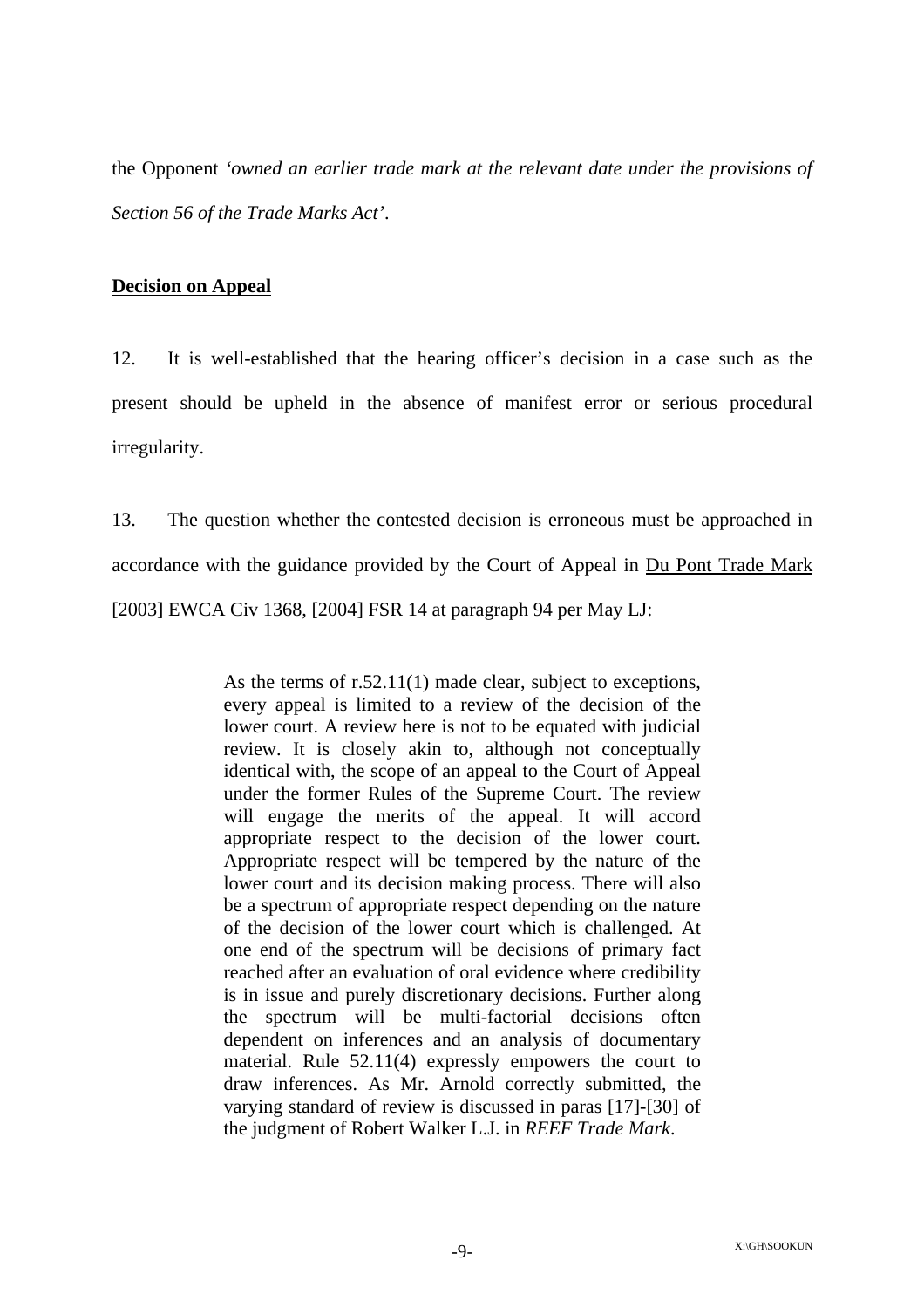14. It is also important to focus on the substance rather than the draftsmanship of the hearing officer's reasoning and conclusions, as emphasised by the Court of Appeal in Ladney and Hendry's International Application [1998] RPC 319 at p.330, lines 20 et seq where Peter Gibson LJ said:

> …This court hears numerous appeals originating from decisions of tribunals of fact, not infrequently where the tribunal of fact is not a person with legal qualifications. Even when the tribunal has a legally qualified chairman, such as is the case with an industrial tribunal, this court has repeatedly said that when giving their decisions such tribunals are not required to create elaborate products of refined legal draftsmanship, and those decisions should not be subjected to detailed legalistic analysis or gone through with a fine-tooth comb. The decisions must be read in a common-sense manner and looked at in the round. Of course the parties are entitled to know from the decision the tribunal's basic factual conclusions and the reasons which have led to the tribunal to its conclusions on those basic facts. But this court and other appellate courts read such decisions with a degree of benevolence which may not be accorded to the decisions of qualified judges. I see no reason why a different approach should be adopted in relation to appeals from hearing officers. …

15. This serves to alleviate the concerns identified by Robert Walker LJ in REEF

Trade Mark [2002] EWCA Civ. 763, [2003] RPC 5 (CA) at paragraph 29:

The appellate court should not treat a judgment or written decision as containing an error of principle simply because of its belief that the judgment or decision could have been better expressed. The duty to give reasons must not be turned into an intolerable burden: see the recent judgment of this court in *English v. Emery Reimbold & Strick Ltd* (and two other appeals heard with it) [2002] EWCA Civ. 605, April 30, 2002, para. 19: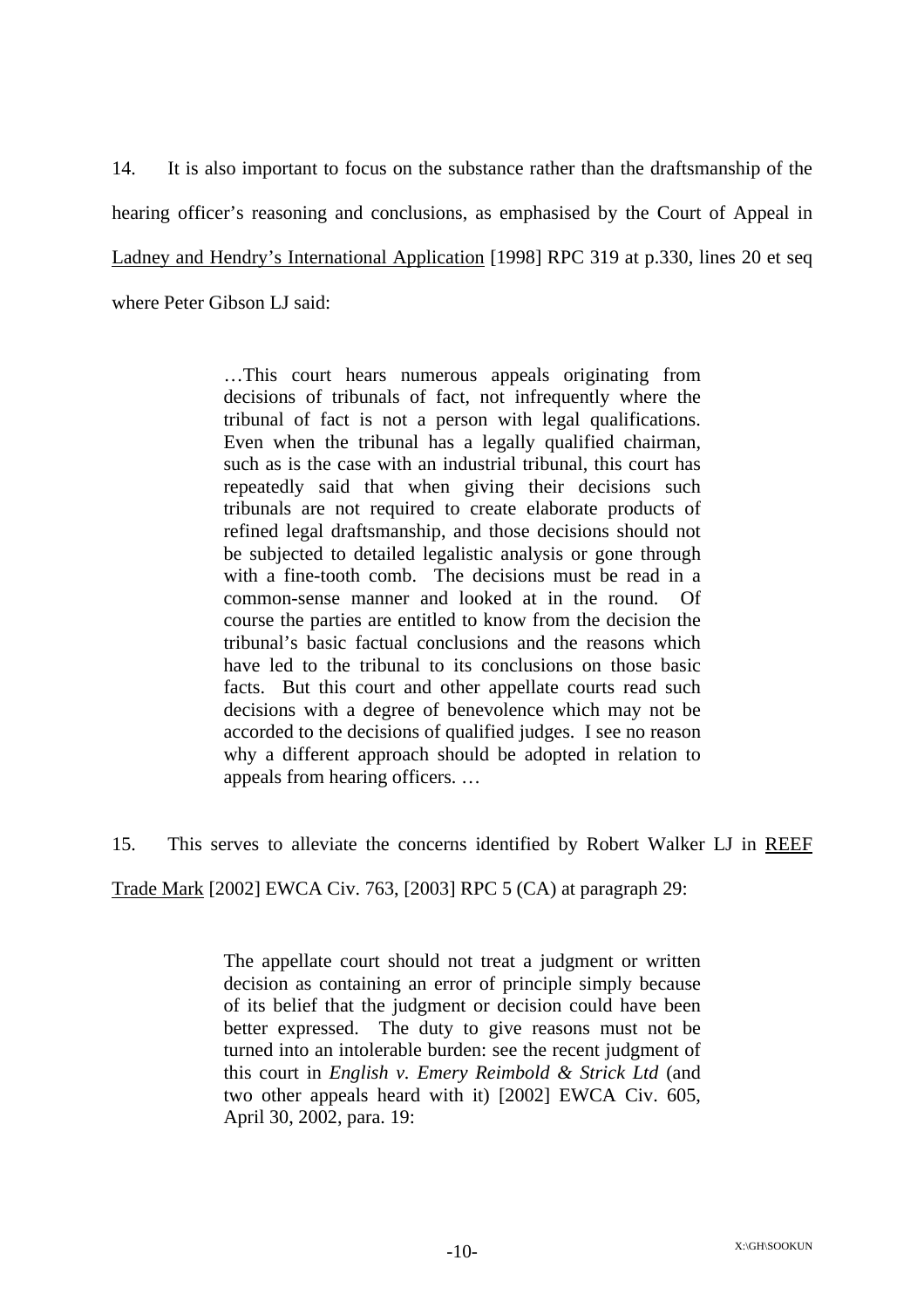"…the judgment must enable the appellate court to understand why the judge reached his decision. This does not mean that every factor which weighed with the judge in his appraisal of the evidence has to be identified and explained. But the issues the resolution of which were vital to the judge's conclusion should be identified and the manner in which he resolved them explained. It is not possible to provide a template for this process. It need not involve a lengthy judgment. It does require the judge to identify and record those matters which were critical to his decision."

16. The present appeal is clearly unsustainable on a proper application of these principles.

17. A finding to the effect that the opposed application for registration was made in bad faith was said to have been warranted on the balance of probabilities. This gives no weight to the rebuttable presumption of innocence relating to the filing of the application for registration and it gives no weight to the uncontroverted averments and evidence of the Applicant with regard to innocent adoption and honest use of the mark in suit. Over and above that, it proceeds upon the mistaken assumption that this tribunal can simply decide the matter de novo and substitute its own decision for that of the Hearing Officer.

18. The short answer to the appeal under Section 3(6) is that the Hearing Officer was fully entitled to reach the conclusion that he did on the basis of the evidence and materials before him.

19. I should at this point note that the Hearing Officer considered and rejected an objection on behalf of the Opponent to the effect that the opposed application for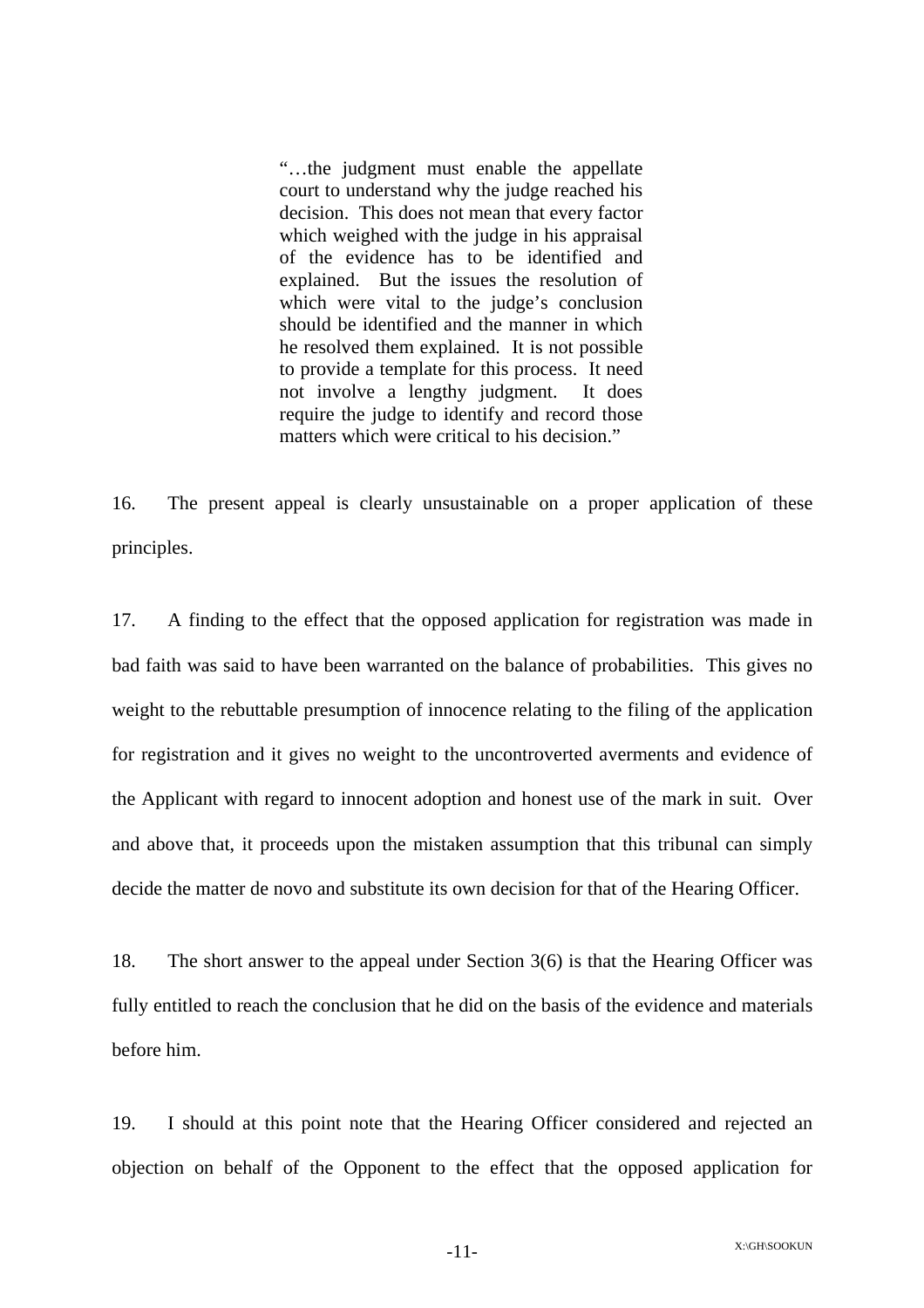registration should be found to have been filed in bad faith on the basis that the Applicant had falsely declared for the purposes of Section 32(3) of the Trade Marks Act 1994 that the mark in issue was being used by him or with his consent in relation to all goods of the kind specified in his application or that he had a bona fide intention that it should be so used. This was not a properly pleaded objection. It appears to have been raised in the written observations put forward on behalf of the Opponent for consideration by the Hearing Officer in connection with his determination of the opposition on the basis of the papers on file. The Hearing Officer was entitled to disregard it on the basis that the Applicant had been given no proper notice of it and no proper opportunity to respond to it. However, he dismissed it on the more general basis that:

> In the instant case the applicant was defending himself from attack by a watch manufacturer. Limiting his comments to his intentions regarding watches seems reasonable. The applicant does not have to file a business plan outlining how it intends to put the mark into use on different products. It is perfectly reasonable for a trader to register a mark and initially use it on a single product with the intention of expanding in the future. The fact that many businesses do not use their marks on the full range of goods and services shown in their application does not mean that the application was filed in bad faith, merely that, for whatever reason the applicant has chosen not to expand into a given area.

This might have been regarded as an insufficient explanation for rejecting an objection that had been fairly and properly raised under Section 3(6) in combination with Section 32(3) of the Act. However, I am not prepared to say that it was insufficient to justify the rejection of an objection that had not been fairly and properly raised under those Sections of the Act.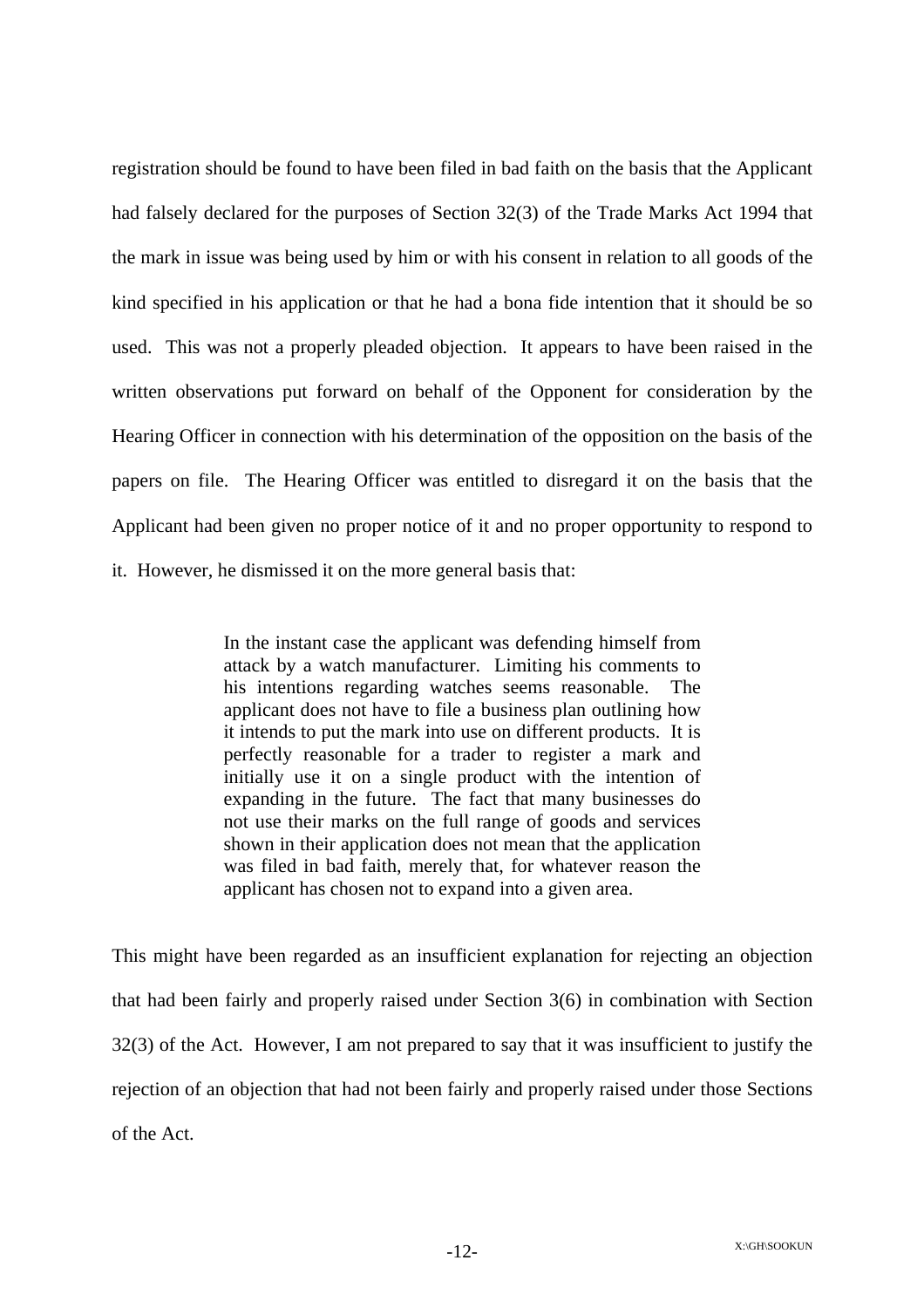20. The objection under Section 5(1) of the Act was rejected on the basis that the Opponent had not established its claim for protection of the denomination **EXPOSURE** as an '*earlier trade mark*' under Section 6(1)(c) of the Act. In his decision in Le Mans Trade Mark (BL O-012-05, 8 November 2005, at paragraphs 55 to 61) Mr. Richard Arnold QC identified the many variables that need to be weighed and assessed when deciding whether a denomination is entitled to protection as a well known trade mark. It is clear from the analysis he provides that this is from beginning to end a question of fact and degree. The ECJ has confirmed that spatially a trade mark must be well known throughout the United Kingdom or in a substantial part of it in order to qualify for protection as an '*earlier trade mark*' within the scope of Section 6(1)(c) of the Act: Case C-328/06 Alfredo Nieto Nuno v. Leonci Monlleo Franquet (22 November 2007). The evidence adduced by the Opponent was not sufficient for that purpose. The short answer to the appeal under Section  $5(1)$  in combination with Section  $6(1)(c)$  is that the Hearing Officer was fully entitled to reach the conclusion that he did on the basis of the evidence and materials before him.

21. That is sufficient, as I have already noted, to exclude the possibility of there being any objection to registration on relative grounds under Sections 5(1) to 5(3) in combination with Section  $6(1)(c)$  of the Act or Section 5(4) in combination with Section 56 of the Act.

22. These are my reasons for stating at the conclusion of the hearing before me that the appeal would be dismissed. My order directing the Opponent to pay £800 to the Applicant as a contribution towards his costs of the unsuccessful appeal within 21 days